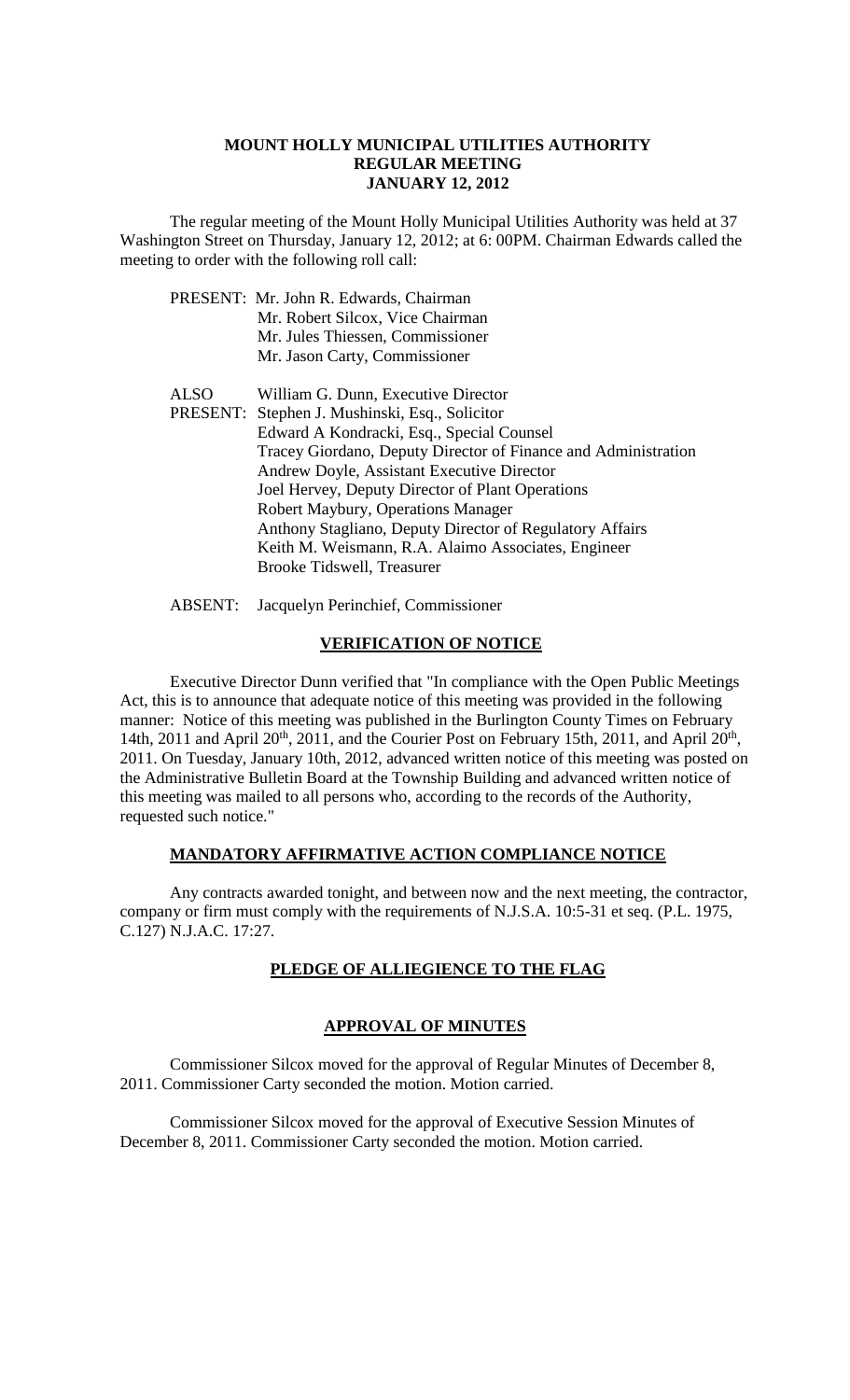#### **OLD BUSINESS**

Executive Director Dunn stated there has been some activity regarding the easement issue in Lumberton previously discussed. Executive Director Dunn reported he has written a letter to the homeowners authorizing them to proceed based on the review and recommendation of Alaimo Associates. Special Counsel Kondracki stated the Commissioners will have to approve a vacation of the property as well as sign and record a copy of the document allowing it. All expenses involved will be up to the homeowners to pay.

#### **RESOLUTION 2012-01**

### **A RESOLUTION APPROVING THE OPERATING EXPENSES FOR THE MONTH OF DECEMBER 2011**

Commissioner Silcox moved for the approval of Resolution 2012-01. Commissioner Thiessen seconded the motion. At the call of the roll, the vote was:

AYES: Commissioner Thiessen, Commissioner Silcox, Chairman Edwards

NAYS: Commissioner Carty

Commissioner Carty asked if a petty cash log is kept by the Authority. Deputy Director of Finance and Administration, Giordano, confirmed there is. Commissioner Carty asked if the Authority is now paying Executive Director Dunn's mileage expenses monthly. Deputy Director of Finance and Administration confirmed that the expenses are being paid monthly as a result of an amendment to the Executive Directors contract passed in 2011.

#### **RESOLUTION 2012-01A**

# **A RESOLUTION APPROVING THE SEWER REFUNDS FOR THE MONTH OF DECEMBER 2011**

Commissioner Silcox moved for the approval of Resolution 2012-01A. Commissioner Thiessen seconded the motion. At the call of the roll, the vote was:

AYES:Commissioner Carty, Commissioner Thiessen, Commissioner Silcox, Chairman Edwards

NAYS: None

#### **RESOLUTION 2012-02**

## **A RESOLUTION APPROVING THE EXPENDITURES FOR THE MONTH OF DECEMBER 2011 FROM THE ESCROW FUND**

Commissioner Silcox moved for the approval of Resolution 2012-02. Commissioner Carty seconded the motion. At the call of the roll, the vote was:

AYES: Commissioner Carty, Commissioner Thiessen, Commissioner Silcox, Chairman Edwards.

NAYS: None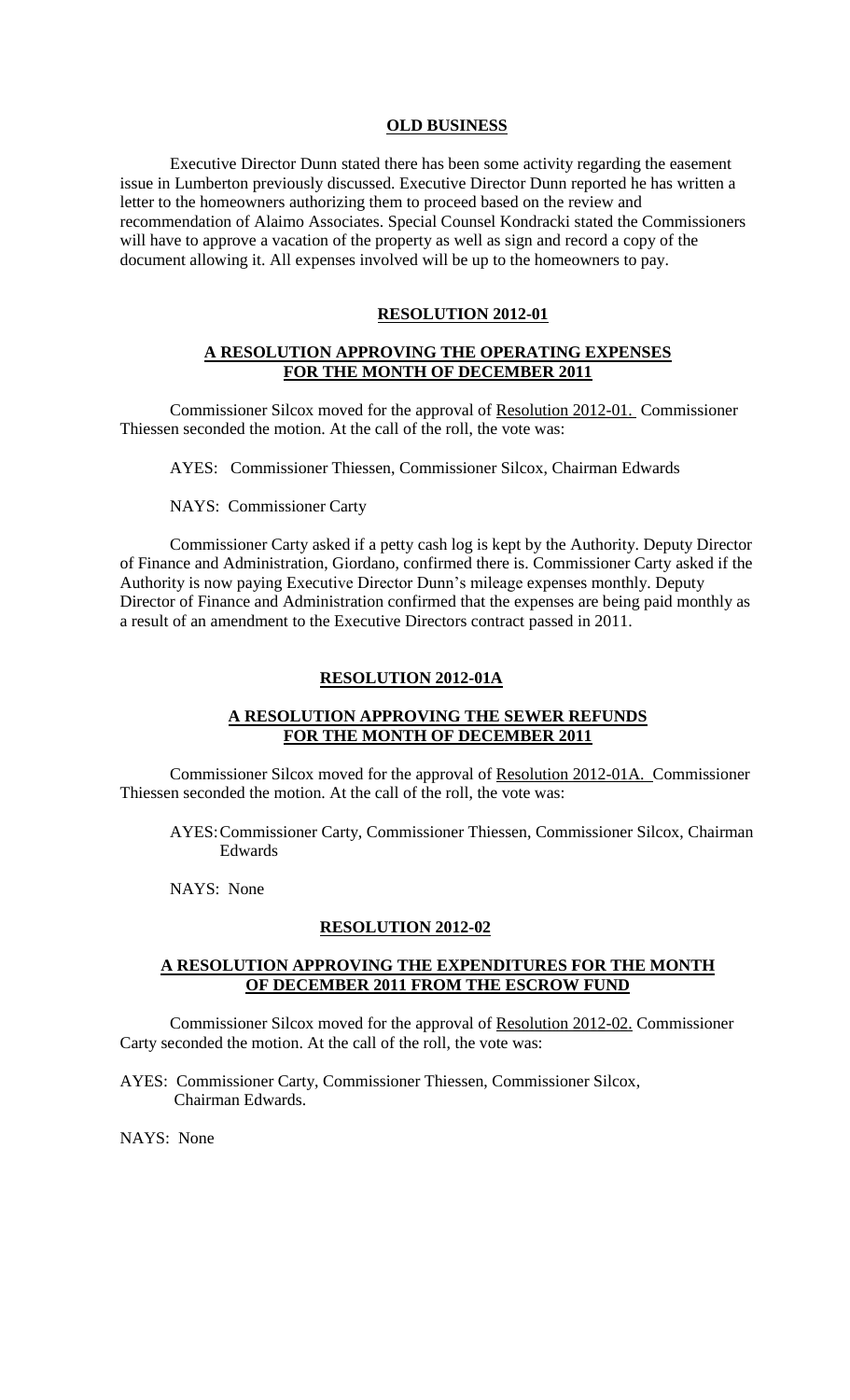#### **RESOLUTION 2012-03**

# **A RESOLUTION APPROVING THE EXPENDITURES FOR THE MONTH OF DECEMBER 2011 FROM THE IMPROVEMENT AND REPLACEMENT FUND**

Commissioner Silcox moved for the approval of Resolution 2012-03. Commissioner Thiessen seconded the motion. At the call of the roll, the vote was:

AYES: Commissioner Carty, Commissioner Thiessen, Commissioner Silcox, Chairman Edwards.

NAYS: None

### **COMMUNICATIONS**

Executive Director Dunn reported there are a couple of outstanding construction items at the Maple Avenue site. As a result, there is a little over \$100,000.00 in payments being held back on the contract, although, currently he is getting a lot of pressure from the contractor to make payment. Executive Director Dunn stated the two items in question are the gate and the heating and cooling system located at the new plant. Mr. Dunn and Alaimo Associates are currently in discussion with the contractors and sub contractors to rectify the situation. Executive Director Dunn explained the heating and cooling system is not functioning properly. Commissioner Thiessen asked if the system was built to specifications. Mr. Dunn confirmed it was. Commissioner Thiessen then stated this should be an issue with the general contractor to which Executive Director Dunn agreed. Executive Director Dunn then explained the gate is unbalanced causing it to stop and start and the emergency functions to not work properly.

Executive Director Dunn reported the Authority is working with contractors and Lumberton Township on the solar power project. Currently, permits are being pursued. Commissioner Carty asked if the issues raised at the December meeting in regards to the contractor have been resolved. Executive Director Dunn confirmed they have; Vanguard has conformed to the specifications.

#### **MATTERS TO BE PRESENTED BY THE PUBLIC**

Mr. Luis Lopez of 370 S. Martin Avenue in Mt. Holly asked if there are any changes forecasted for the Authority in 2012. Commissioner Silcox reported the budget for the Authority went down. Deputy Director of Finance and Administration, Giordano, stated there are no major projects planned for 2012, other then solar power. Mr. Lopez asked why Resolution 2012-01 is so much. Deputy Director of Finance and Administration, Giordano, explained most of that amount is for insurance premium costs since half of them must be paid in January.

Mr. Dwynne Belton, of 450 High Street in Mount Holly, reported there is an appointment coming up soon for the Authority's Board of Commission. He asked if there were any concerns or issues that the Authority employees would like to report. Mr. Belton asked those concerns regarding any current board members be brought to him either publically or in private. Mr. Belton addressed Commissioner Carty, who Mr. Belton said had been very critical of the Authority and made allegations of improprieties. Mr. Belton stated Commissioner Carty has even suggested the dismantling of the Authority. He asked Commissioner Carty since he has now been on the Board for six or seven months, has he seen anything glaringly obvious to be corrected? Commissioner Carty responded he doesn't like the word "allegations" and stated he never advocated the dismantling of the Authority; he just felt it was an avenue that should be explored. Commissioner Carty said there are a couple of issues he has discovered since joining the Authority Board. He stated that the Authority Treasurer, Mr. Tidswell, will conveniently no longer be receiving health care benefits valued at approximately \$18,000.00, although the commissioners still receive dental and vision coverage at the cost of the rate payers. Deputy Director of Finance and Administration, Giordano, clarified that not all commissioners receive dental and vision coverage. Commissioner Carty reported the Authority recently voted to give Executive Director Dunn a pay raise even though he already makes more then the Governor of New Jersey. Mr. Belton asked Commissioner Carty what percentage of his salary he will receive as a pay raise this year. Commissioner Carty stated he does not know the figure off the top of his head, but the information is public knowledge and can be found on the internet. Chairman Edwards added that Mr. Dunn's salary will increase 1% after three years of flat lining. Mr. Edwards went on to say that there are hundreds of public employees in New Jersey who make more then the Governor; Mr. Dunn is not the only one.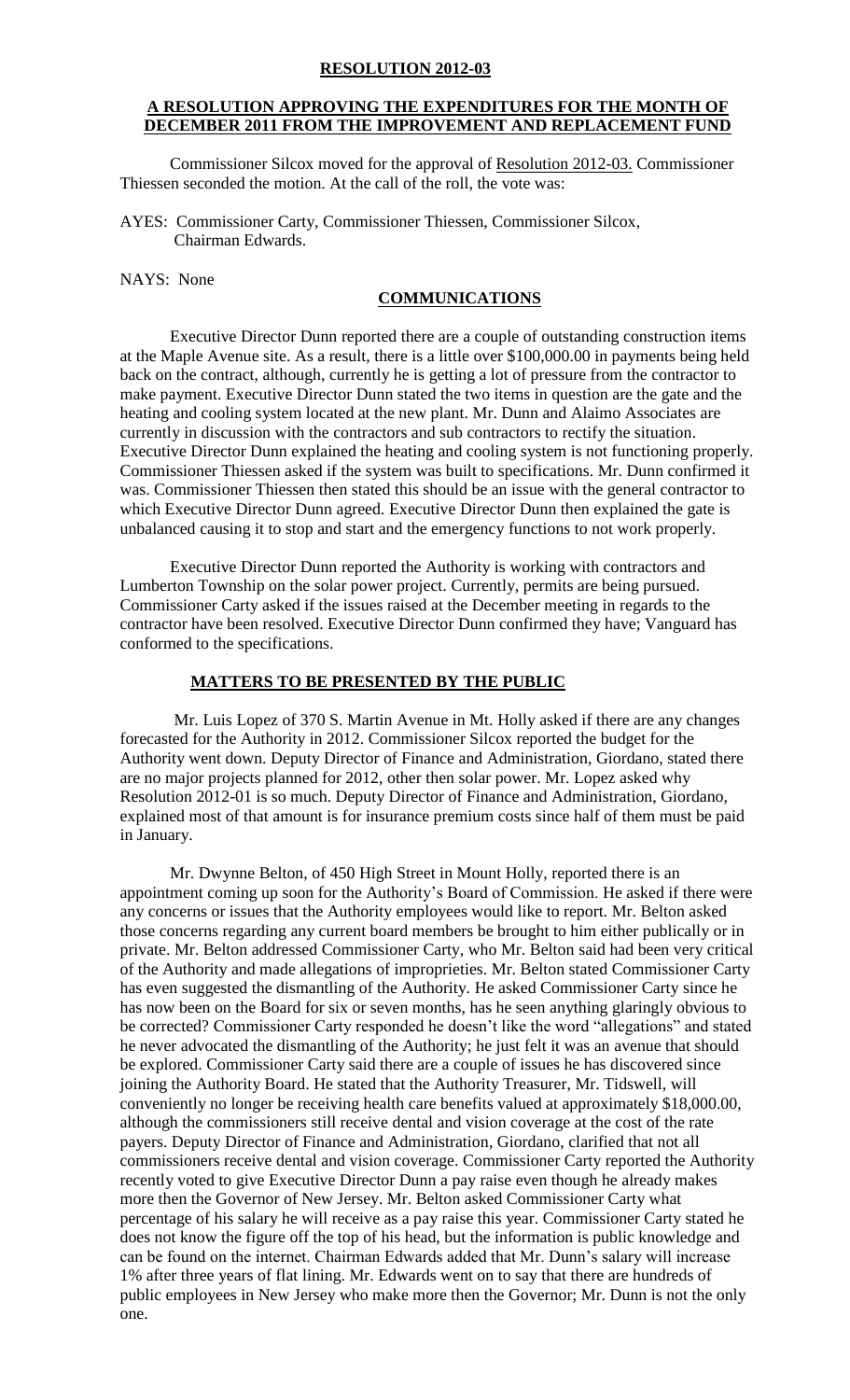Chairman Edwards said Commissioner Carty also stated it was arbitrarily decided to give Mr. Dunn a pay raise. Commissioner Edwards clarified that Mr. Dunn's raise was not arbitrary; the raise was recommended and then voted on. The raise was awarded based on a three person majority in favor of. Commissioner Carty stated, for the record, there were two votes against the pay raise. Chairman Edwards asked to go on record as saying that he objects to the word "improprieties." He stated many of the current practices go back 30-40 years. Chairman Edwards explained when he was originally appointed to the Board he was surprised that he would receive a stipend. Upon joining the board, he asked if he had to join the pension fund and he was told it was mandatory.

Commissioner Silcox informed the Commissioners his seat is the next one to be up. Commissioner Silcox stated the Authority has come a long way; however, there are challenges ahead. The Authority needs people to make a better place for Mount Holly. Commissioner Silcox explained currently the Authority assists Mount Holly Township by helping out with things such as payroll and snow plowing. Mr. Silcox stated he thinks everyone is for shared services and he thinks more can be found between the Authority and the Mount Holly Township. Commissioner Silcox stated being a Commissioner is a learning process, but ultimately, the Authority must follow State and Federal guidelines. Chairman Edwards stated Commissioner Silcox has worked on the Authority Board for a number of years and described Commissioner Silcox as a responsible board member who participates in sub committees when asked and contributes to debates about the welfare of the Authority. In Mr. Edward's opinion Commissioner Silcox is an asset to the Mount Holly Municipal Utilities Board of Commissioners.

Commissioner Thiessen stated the Authority finished 99% of a 30 million dollar project on budget and ahead of time which he believes is a reflection on the entire staff of the Authority with partial credit going to the Board of Commissioners as well.

#### **REPORT OF THE EXECUTIVE DIRECTOR**

Executive Director Dunn reported the "old" plant has Zimpro equipment; there are only twelve in the world. Currently the equipment has reached a point where it will have to be evaluated for its disposal by whatever means are available. This will produce some income for the Authority although the amount remains to be seen.

Executive Director Dunn stated currently the Authority is experiencing the transition for the sludge produced at the new plant versus the old plant. The process of removing water is a major aspect. Mr. Dunn stated this situation needs to be addressed, and currently the Authority is assessing equipment that would do a better job. Executive Director Dunn reported that Ocean County Utilities Authority is removing two presses that would be capable of doing a better job then ours and the Authority is trying to get an evaluation on those presses, including the cost of transporting them to our facility. He stated he is negotiating an interlocal agreement with Ocean County Utilities Authority which would allow the equipment to be sold to the Authority for \$10,000.00, rather then purchasing new equipment which would cost somewhere between \$150,000.00 and \$200,000.00. Mr. Dunn asked the Commissioners for the Authority to move forward with the negotiations and evaluation of the product.

Commissioner Silcox asked how Executive Director Dunn knows the age of the Ocean County presses. Commissioner Silcox also asked Executive Director Dunn if he will be providing the Board with a plan and costs. Executive Director Dunn confirmed the information will be presented at the February, 2012 board meeting.

Discussion followed regarding the cost of disposal of sludge.

Commissioner Thiessen pointed out it was less expensive to dispose of sludge at the old plant then it is at the new plant and wanted to know if there were some savings to offset the balance.

Deputy Director of Plant Operations, Hervey, reported the costs for power and chemicals at the new plant are considerably less so the Authority will see a net savings overall. He explained there is more sludge at the new facility and since it doesn't dewater as well, tipping costs are more. Mr. Hervey stated, looking at the face value the new system look less efficient, when in reality, it is more efficient as a result of savings on energy and chemicals.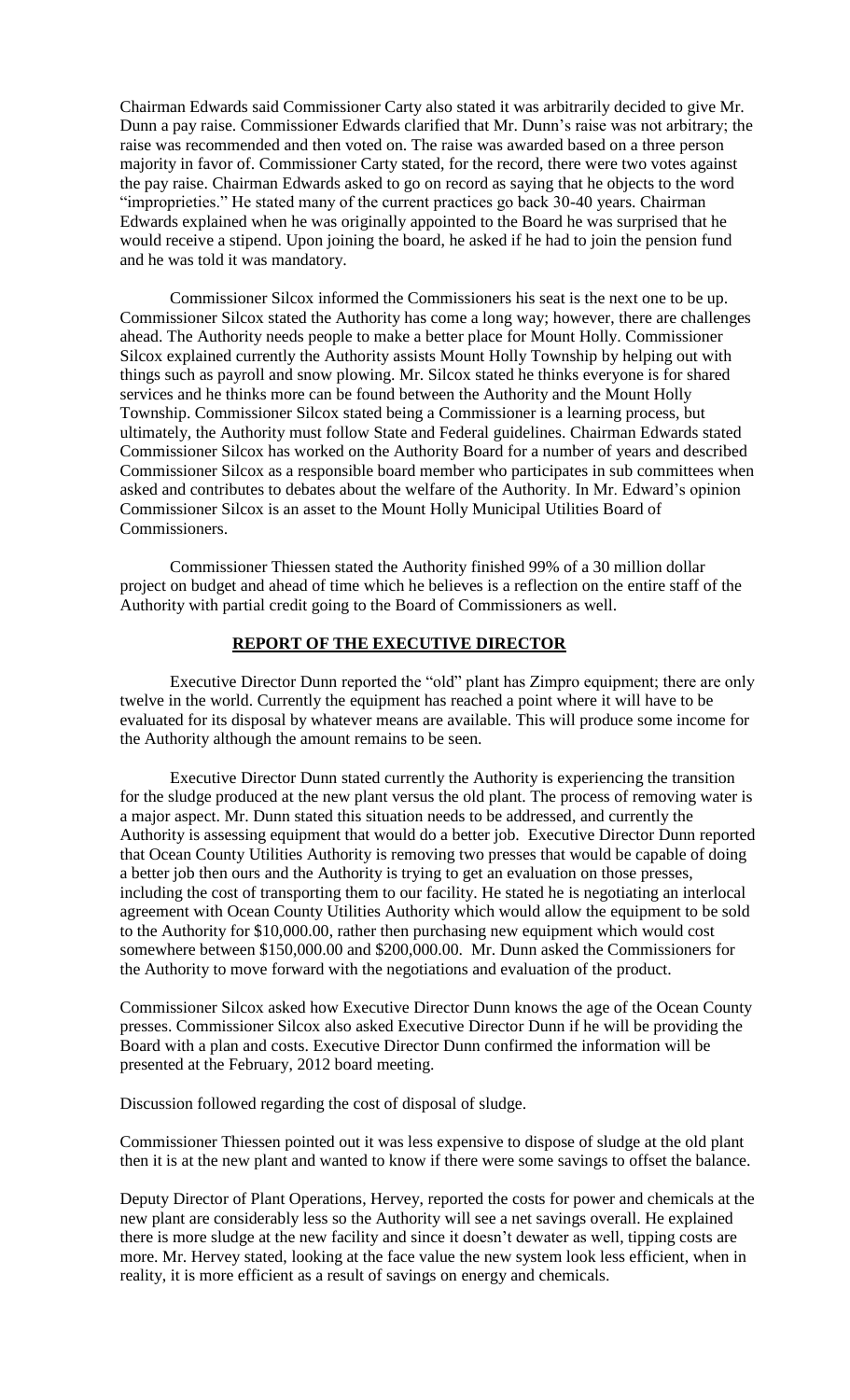Chairman Edwards asked if the belief is, then, if the Authority makes an equipment adjustment, the water content can be improved and costs can be cut more. Deputy Director of Plant Operations, Hervey, responded that, while it is not guaranteed, it is thought that an improvement can be made. Mr. Hervey reported at the end of the year an evaluation will be performed to decide whether it is more cost effective to pay someone to haul the Authority's sludge or do it ourselves.

Chairman Edwards asked that a summary report with a running line item of net data regarding sludge hauling be presented to the Commissioners quarterly.

## **REPORT OF THE ENGINEER**

The report of the Engineer was received.

# **REPORT OF THE DEPUTY DIRECTOR FOR PLANT OPERATIONS**

The Report of the Deputy Director for Plant Operations was received. Chairman Edwards noted there were no violations or odor complaints.

Commissioner Thiessen commended staff and Deputy Director of Plant Operations, Hervey on a job well done on air permitting. Mr. Hervey stated he owes some thanks to the excellent consulting firm brought in by Executive Director Dunn, who assisted the Authority through the entire process of evaluating permits.

## **REPORT OF THE DEPUTY DIRECTOR FOR REGULATORY AFFAIRS**

The Report of the Deputy Director for Regulatory Affairs was received. Chairman Edwards commended the Deputy Director for Regulatory Affairs, Stagliano, on the 2011 year of just one minor injury and no lost time for injuries. Mr. Stagliano credited the Authority staff for being proactive in making sure safety procedures are followed.

### **REPORT OF THE SOLICITOR**

There was nothing further for the Solicitor to report.

### **REPORT OF THE DEPUTY DIRECTOR OF FINANCE AND ADMINISTRATION**

The Report of the Deputy Director of Finance and Administration was received. Deputy Director of Finance and Administration, Giordano, pointed out there is a new account for the Authority which is the flexible spending account. Ms. Giordano explained the Authority provides funds up front, then the employees reimburse the Authority through payroll deductions.

### **REPORT OF THE TREASURER**

Treasurer Tidswell stated he has been a long time member of the Authority; he joined in 1986. Mr. Tidswell reported the Authority has not had a rate increase since 2007, and budgets have been going down as the Authority becomes increasingly frugal, even while putting a new plant on line.

## **OTHER NEW BUSINESS**

There was no other new business.